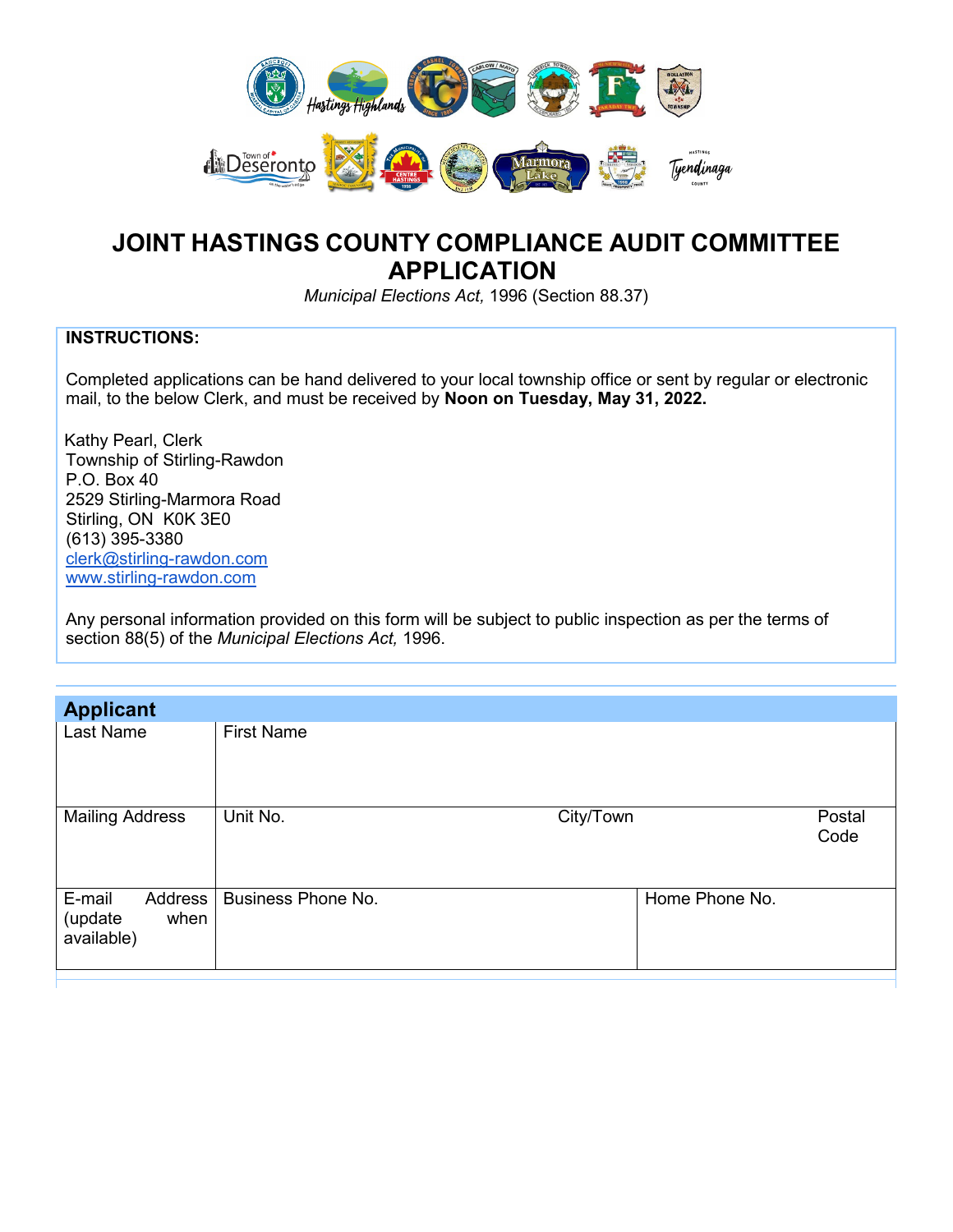## **Questionnaire & Certification**

|                                                  | <u>Questionnaire &amp; Gertincation</u>                                                                                                                                                                                                                                                                                                                                                                                                                                                                                                                                                                                                                                                                                                                         |        |
|--------------------------------------------------|-----------------------------------------------------------------------------------------------------------------------------------------------------------------------------------------------------------------------------------------------------------------------------------------------------------------------------------------------------------------------------------------------------------------------------------------------------------------------------------------------------------------------------------------------------------------------------------------------------------------------------------------------------------------------------------------------------------------------------------------------------------------|--------|
| $(CV)$ :                                         | Instructions for completing this Questionnaire and preparing your curriculum vitae                                                                                                                                                                                                                                                                                                                                                                                                                                                                                                                                                                                                                                                                              |        |
| $\bullet$<br>$\bullet$<br>$\bullet$<br>$\bullet$ | Please answer 'yes' or 'no' to each question; please do not select both yes and<br>no, or leave both blank<br>Your curriculum vitae (CV) should be based on your skills, experience and<br>qualifications compared to those listed in the terms of reference for the Committee<br>You should include detailed information in your curriculum vitae (CV) for the<br>questions where you answered 'yes'<br>Include your current and past employer's names, and under each employer<br>include the job titles, dates you were in each position and a summary of your<br>experience for each position<br>Submit a copy of your curriculum vitae (CV), along with this application form<br>Please do not include copies of transcripts, licenses, certificates, etc. |        |
| 1                                                | The Committee shall be composed of three voting members to a<br>maximum of five members, and shall not include:<br>employees or officers of the member municipalities;<br>members of Council or local board of the member<br>municipalities; or<br>any candidates or persons who are Registered Third<br>$\bullet$<br>Parties in the 2022 municipal election and any by-<br>elections during Council's term for any of the member<br>municipalities.<br>$\Box$ Yes<br>$\Box$ No<br>Are you any of the aforementioned?                                                                                                                                                                                                                                           |        |
|                                                  | *If yes, you are not eligible to be a member of this Committee.                                                                                                                                                                                                                                                                                                                                                                                                                                                                                                                                                                                                                                                                                                 |        |
| $\overline{2}$                                   | Do you possess the following experience (please include number of years experience<br>in your curriculum vitae (CV) ):                                                                                                                                                                                                                                                                                                                                                                                                                                                                                                                                                                                                                                          |        |
|                                                  | Knowledge of the Municipal Elections Act, 1996?<br>Yes $\Box$ No                                                                                                                                                                                                                                                                                                                                                                                                                                                                                                                                                                                                                                                                                                | $\Box$ |
|                                                  | Knowledge and understanding of the campaign financing rules in the Municipal<br>Elections Act, 1996?<br>Yes □ No                                                                                                                                                                                                                                                                                                                                                                                                                                                                                                                                                                                                                                                | $\Box$ |
|                                                  | Proven analytical and decision-making skills?<br>Yes □ No                                                                                                                                                                                                                                                                                                                                                                                                                                                                                                                                                                                                                                                                                                       | $\Box$ |
|                                                  | Experience working on a committee, task force or similar setting?<br>Yes □ No                                                                                                                                                                                                                                                                                                                                                                                                                                                                                                                                                                                                                                                                                   | ⊔      |
|                                                  | Excellent oral and written communication skills?<br>Yes □ No                                                                                                                                                                                                                                                                                                                                                                                                                                                                                                                                                                                                                                                                                                    | $\Box$ |
|                                                  | Availability and willingness to attend meetings?<br>Yes □ No                                                                                                                                                                                                                                                                                                                                                                                                                                                                                                                                                                                                                                                                                                    | $\Box$ |